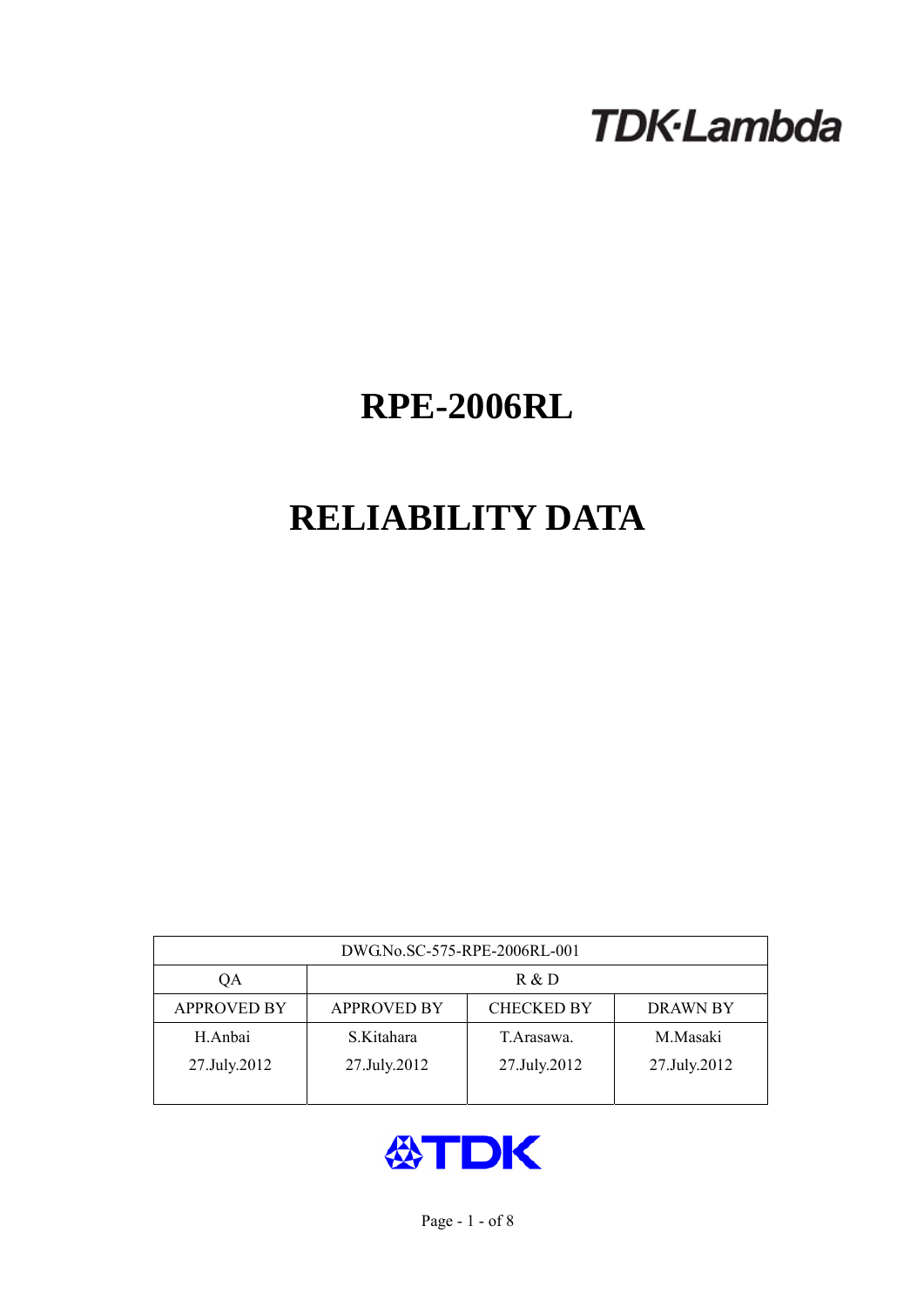## INDEX

|                                     | Page   |
|-------------------------------------|--------|
| 1. Calculated Values of MTBF        | Page-3 |
| 2. Vibration Test                   | Page-4 |
| 3. Heat Cycle Test                  | Page-5 |
| 4. Humidity Test                    | Page-6 |
| 5. High Temperature Resistance Test | Page-7 |
| 6. Low Temperature Storage Test     | Page-8 |

The following data are typical values. As all units have nearly the same characteristics, the data to be considered as ability values.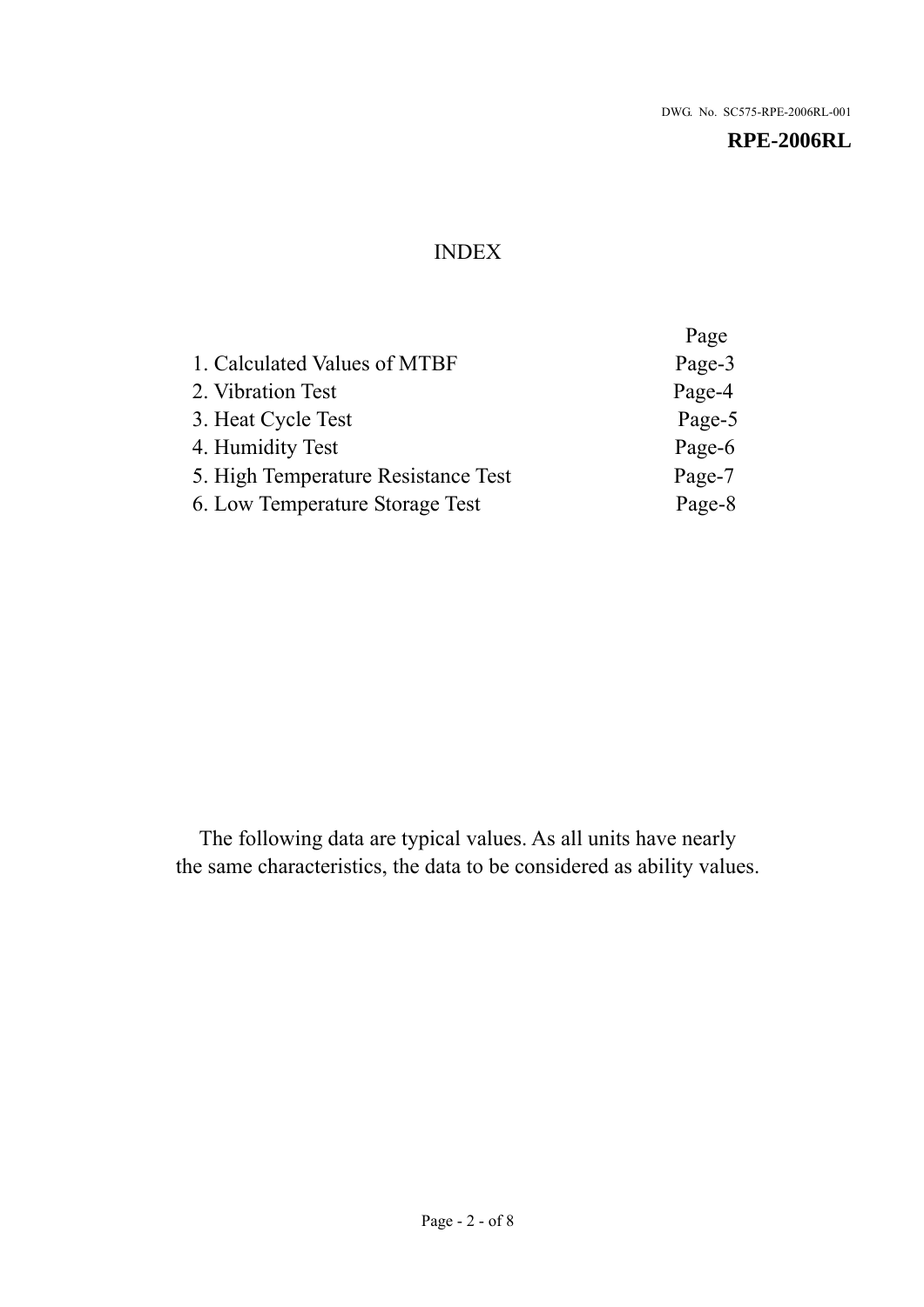1. Calculated Values of MTBF

MODEL:RPE-2006RL

(1)Calculating Method

Calculated Based on parts stress Reliability projection of MIL-HDBK-217F NOTICE2.

Individual failure rates  $\lambda$  G is given to each part and MTBF is

Calculated by the count of each part.

$$
MIBF = \frac{1}{\lambda_{\text{expap}}} = \frac{1}{\sum_{i=1}^{n} N_i (\lambda_{\text{G}} \pi_Q)_i} \times 10^6 \text{ (hours)}
$$

| $\lambda$ equip | : Total equipment failure rate (Failure / 106 Hours)            |
|-----------------|-----------------------------------------------------------------|
| $\lambda$ G     | : Generic failure rate for the <i>i</i> th generic part         |
|                 | (Failure/ 106 Hours)                                            |
| Ni              | : Quantity of i th generic part                                 |
| N               | : Number of different generic part categories                   |
| $\pi Q$         | : Generic quality factor for the i th generic part( $\pi Q=1$ ) |

## (2)MTBF Values

GF: Ground, Fixed

## $MTBF = 23,353,573$  (Hours)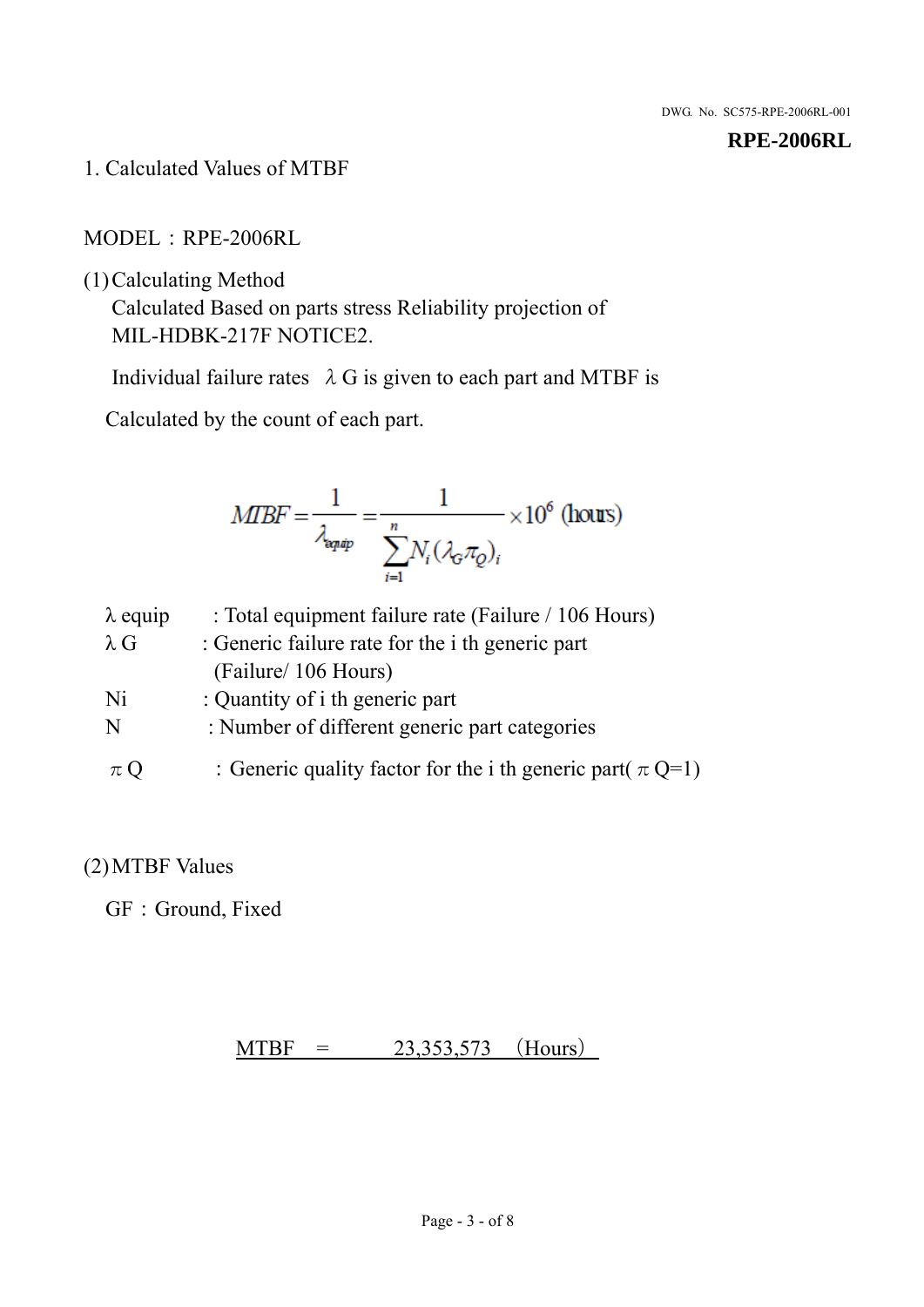#### 2. Vibration Test

## MODEL: RPE-2006RL (Representation Product : RPE-2010R)

- (1)Vibration Test Class Frequency Variable Endurance Test
- (2)Equipment Used Controller VS-1000-6, Vibrator 905-FN (IMV CORP.)
- (3)The Number of D.U.T (Device Under Test) 6 units
- (4) Test Conditions Frequency : 10~55Hz Amplitude : 1.5mm,Sweep for 1 min. Dimension and times : X,Y and Z Directions for 2 hours each.
- (5)The Method Fix the D.U.T on the fitting-stage
- (6)Test Results PASS

| Check item                        | Spec.                                            |                   | <b>Before Test</b> | After Test      |
|-----------------------------------|--------------------------------------------------|-------------------|--------------------|-----------------|
| Attenuation(dB)                   | Differential Mode: 25dB min.<br>$10 \text{ MHz}$ |                   | 38.78              | 38.55           |
|                                   |                                                  | 30 MHz            | 53.11              | 52.66           |
|                                   | Common Mode: 25dB min.                           | 5 MHz             | 36.35              | 36.07           |
|                                   |                                                  | 20 MHz            | 63.21              | 62.52           |
| Leakage Current (mA)              | $0.5mA$ max. $(250V, 60Hz)$                      | Line1             | 0.24               | 0.24            |
|                                   |                                                  | Line <sub>2</sub> | 0.24               | 0.24            |
| DC Resistance (m $\Omega$ )       | $m\Omega$<br>30<br>max.                          |                   | 9.37               | 9.35            |
| Test Voltage                      | $L-L$ : 1768Vdc 60sec.                           |                   | OK.                | OK.             |
|                                   | $L-E$ : 1500Vdc 60sec.                           |                   |                    |                 |
| Isolation Resistance(M $\Omega$ ) | $M \Omega$ min.(500Vdc 60sec.)<br>100            |                   | $6.04 \times E5$   | $5.76\times E5$ |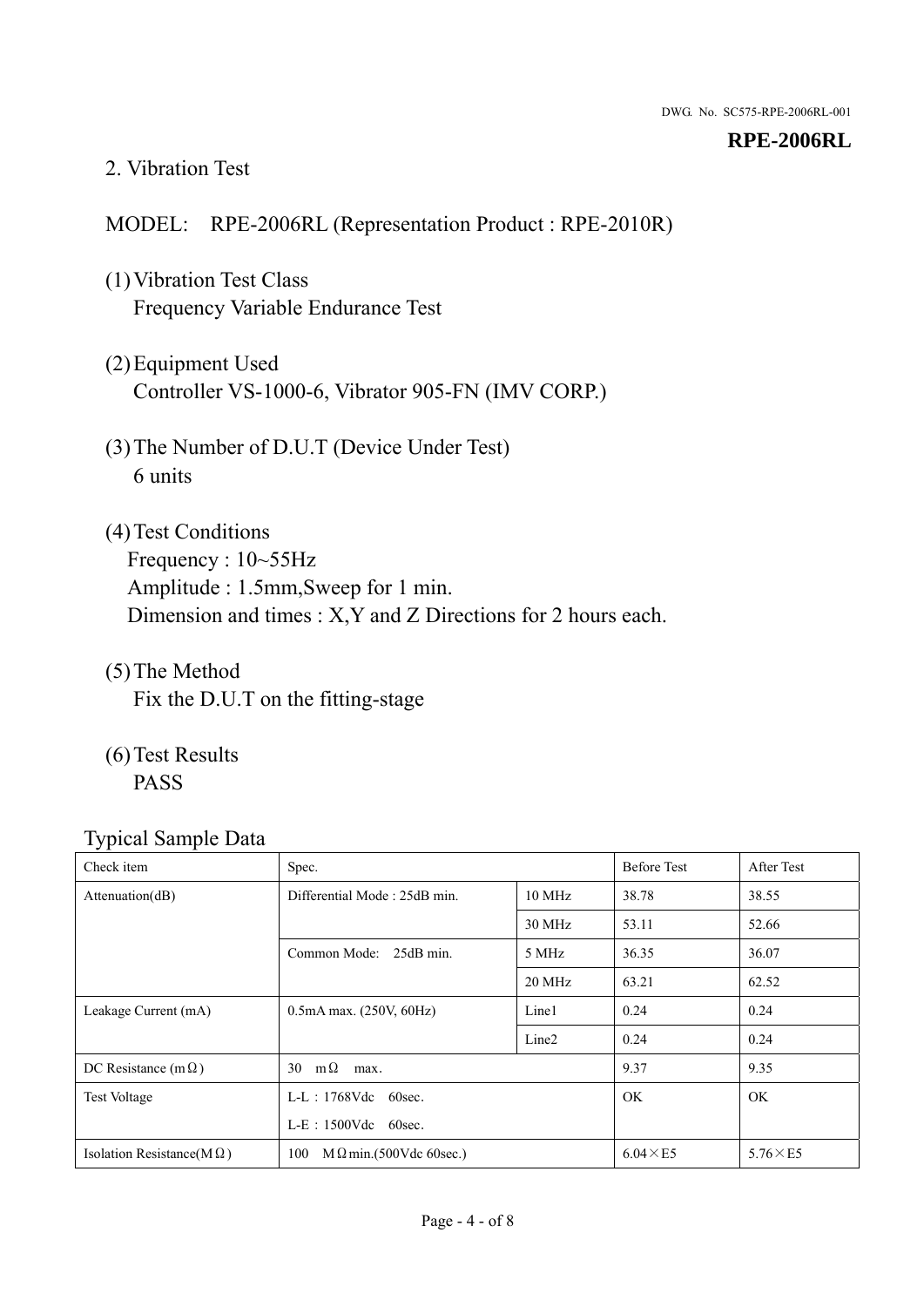## 3. Heat Cycle Test

## MODEL: RPE-2006RL (Representation Product : RPE-2010R)

## (1)Equipment Used TEMPERATURE CHAMBER TSA-71H-W (ESPEC CORP.)

- (2)The Number of D.U.T (Device Under Test) 6 units
- 1 cycle (3)Test Conditions 30<sub>min</sub>  $+85^{\circ}$ C 3min. Ambient Temperature : -25~+85℃ Test Cycles: 100 cycles  $-25^{\circ}$ C 30min.

(4)The Method

Before the test check if there is no abnormal characteristics and put the D.U.T in the testing chamber. Then test it in the above cycles, After the test is completed leave it for 1 hour at room temperature and check it if there is no abnormal each characteristics.

### (5)Test Results PASS

| ັ່<br>$\mathbf{r}$<br>Check item  | Spec.                                  |                   | <b>Before Test</b> | After Test      |
|-----------------------------------|----------------------------------------|-------------------|--------------------|-----------------|
| Attenuation(dB)                   | Differential Mode: 25dB min.<br>10 MHz |                   | 38.82              | 38.66           |
|                                   |                                        | 30 MHz            | 53.20              | 52.99           |
|                                   | Common Mode: 25dB min.                 | 5MHz              | 36.34              | 35.99           |
|                                   |                                        | 20 MHz            | 60.39              | 60.47           |
| Leakage Current (mA)              | $0/5$ mA max. (250V, 60Hz)             | Line1             | 0.24               | 0.24            |
|                                   |                                        | Line <sub>2</sub> | 0.24               | 0.24            |
| DC Resistance $(m \Omega)$        | $m\Omega$<br>30<br>max.                |                   | 9.30               | 9.30            |
| <b>Test Voltage</b>               | $L-L$ : 1768Vdc 60sec.                 |                   | OK.                | <b>OK</b>       |
|                                   | $L-E$ : 1500Vdc 60sec.                 |                   |                    |                 |
| Isolation Resistance(M $\Omega$ ) | $M \Omega$ min.(500Vdc 60sec.)<br>100  |                   | $5.32\times E5$    | $5.17\times E5$ |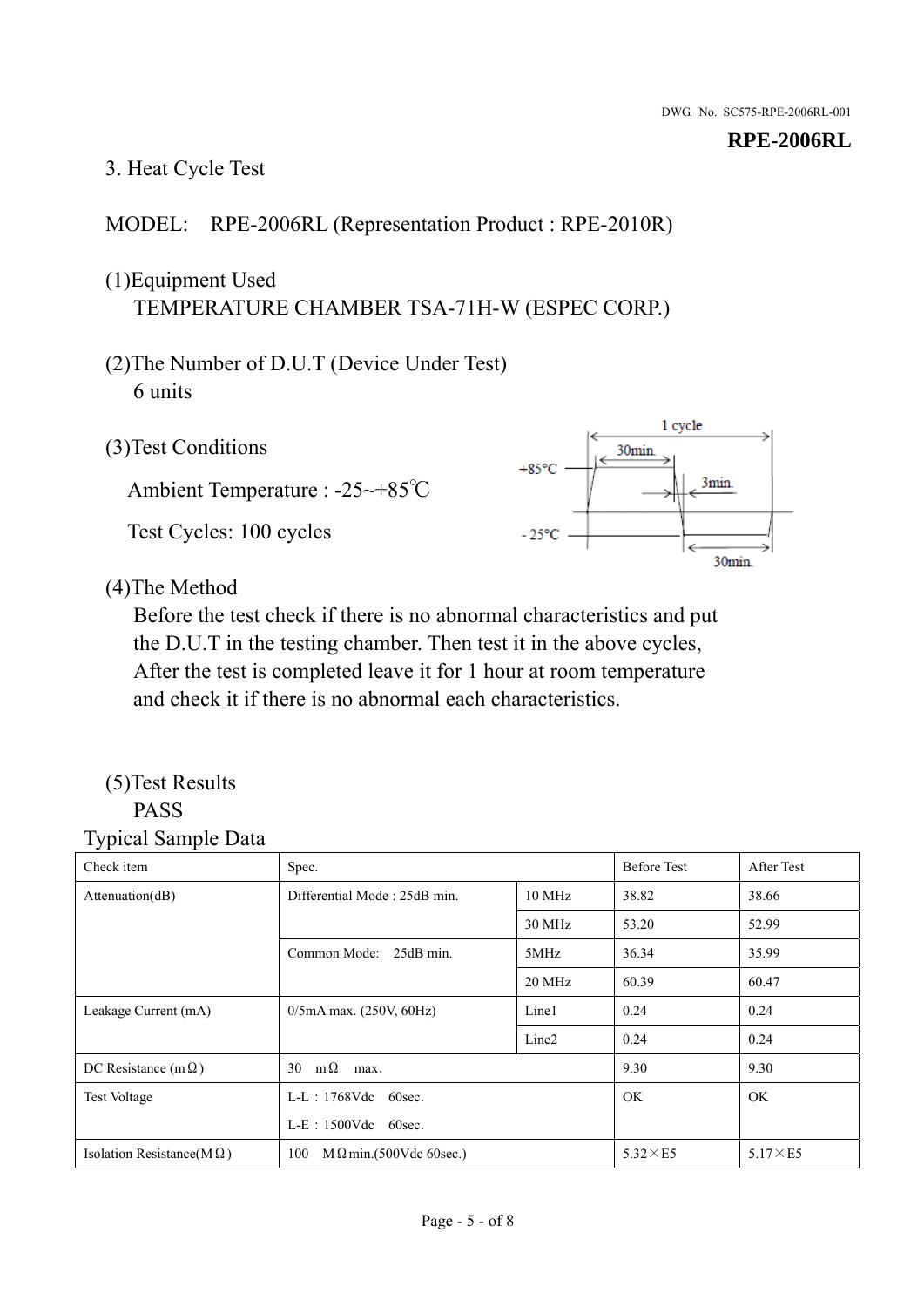## 4. Humidity Test

## MODEL: RPE-2006RL (Representation Product : RPE-2010R)

## (1)Equipment Used TEMP. & HUMID. CHAMBER PR-4KT (ESPEC CORP.)

- (2)The Number of D.U.T (Device Under Test) 6 units
- (3)Test Conditions

Ambient Temperature : +40℃

Test Times: 500 hours Ambient Humidity: 90~95%RH No Dewdrop

#### (4)The Method

Before the test check if there is no abnormal characteristics and put the D.U.T in the testing chamber. Then test it in the above conditions. After the test is completed leave it for 1 hour at room temperature and check it if there is no abnormal each characteristics.

## (5)Test Results

## PASS

| ັ່<br>л.<br>Check item            | Spec.                                  |                   | <b>Before Test</b> | After Test      |
|-----------------------------------|----------------------------------------|-------------------|--------------------|-----------------|
| Attenuation(dB)                   | Differential Mode: 25dB min.<br>10 MHz |                   | 39.49              | 39.52           |
|                                   |                                        | 30 MHz            | 52.90              | 53.08           |
|                                   | Common Mode: 25dB min.                 | 5Hz               | 36.58              | 36.81           |
|                                   |                                        | 20 MHz            | 61.90              | 61.53           |
| Leakage Current (mA)              | $0.5mA$ max. $(250V, 60Hz)$            | Line1             | 0.25               | 0.25            |
|                                   |                                        | Line <sub>2</sub> | 0.24               | 0.24            |
| DC Resistance (m $\Omega$ )       | $30m\Omega$<br>max.                    |                   | 9.18               | 9.10            |
| <b>Test Voltage</b>               | $L-L$ : 1768Vdc 60sec.                 |                   | OK.                | OK.             |
|                                   | $L-E$ : 1500Vdc 60sec.                 |                   |                    |                 |
| Isolation Resistance(M $\Omega$ ) | $M \Omega$ min.(500Vdc 60sec.)<br>100  |                   | $5.66\times E5$    | $5.75\times E5$ |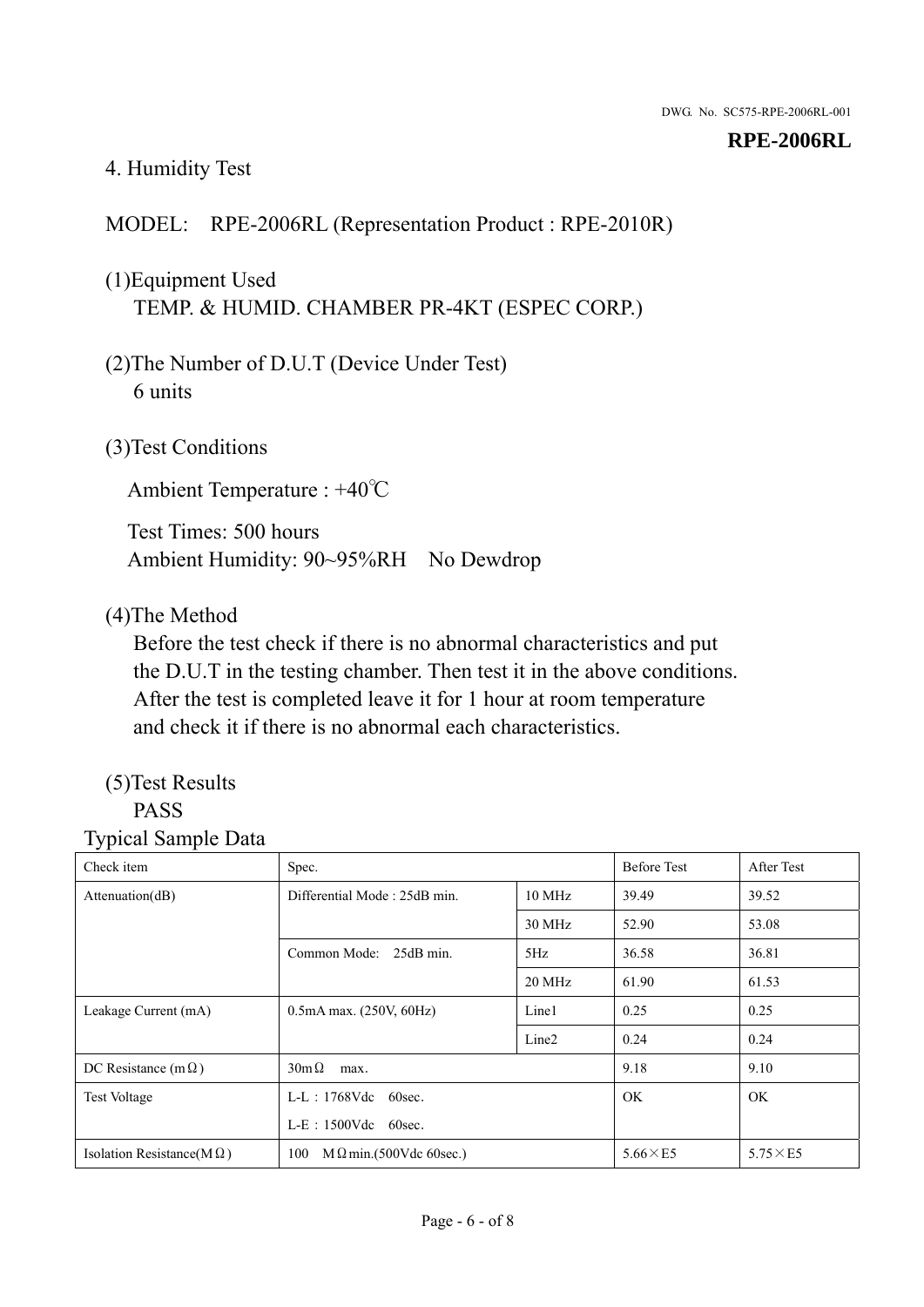### 5. High Temperature Resistance Test

## MODEL: RPE-2006RL (Representation Product : RPE-2010R)

## (1)Equipment Used TEMPERATURE CHAMBER PHH-300 (ESPEC CORP.)

- (2)The Number of D.U.T (Device Under Test) 6 units
- (3)Test Conditions

Ambient Temperature : +55℃

Test Times: 500 hours Operating: DC 10A

#### (4)The Method

Before the test check if there is no abnormal characteristics and put the D.U.T in the testing chamber. Then test it in the above conditions. After the test is completed leave it for 1 hour at room temperature and check it if there is no abnormal each characteristics.

## (5)Test Results

## PASS

| . .<br>Check item                 | Spec.                                  |                   | <b>Before Test</b> | After Test      |
|-----------------------------------|----------------------------------------|-------------------|--------------------|-----------------|
| Attention(dB)                     | Differential Mode: 25dB min.<br>10 MHz |                   | 39.38              | 39.08           |
|                                   |                                        | 30 MHz            | 53.52              | 53.99           |
|                                   | Common Mode: 25dB min.                 | 5MHz              | 36.41              | 36.48           |
|                                   |                                        | 20 MHz            | 61.94              | 61.26           |
| Leakage Current (mA)              | $0.5mA$ max. $(250V, 60Hz)$            | Line1             | 0.24               | 0.24            |
|                                   |                                        | Line <sub>2</sub> | 0.24               | 0.24            |
| DC Resistance (m $\Omega$ )       | $30m\Omega$<br>max.                    |                   | 9.35               | 9.20            |
| <b>Test Voltage</b>               | $L-L$ : 1768Vdc 60sec.                 |                   | <b>OK</b>          | OK.             |
|                                   | $L-E$ : 1500Vdc 60sec.                 |                   |                    |                 |
| Isolation Resistance( $M\Omega$ ) | 100<br>$M \Omega$ min.(500Vdc 60sec.)  |                   | $5.45\times E5$    | $5.33\times E5$ |